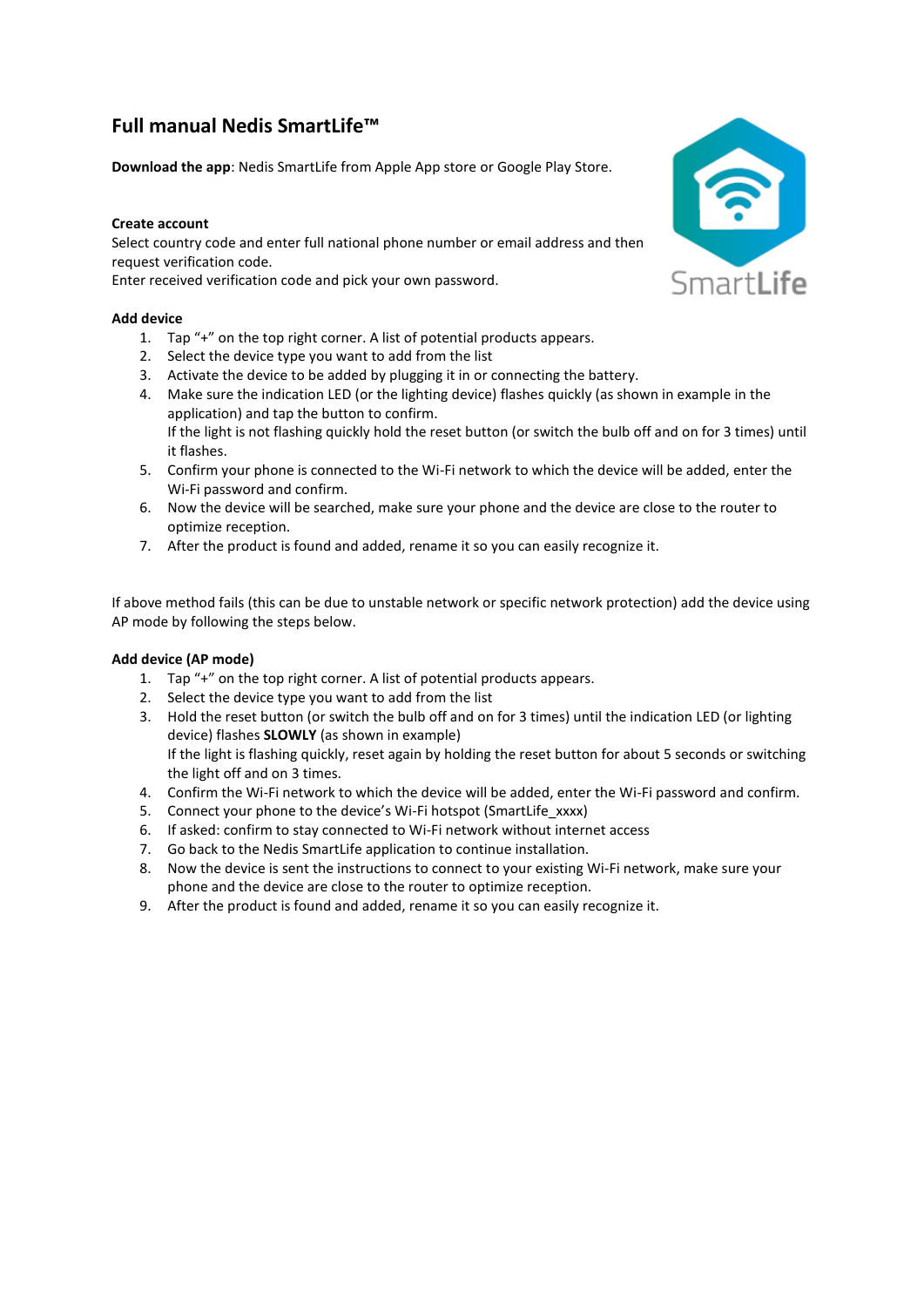### **Connecting to Amazon Alexa**

(only required for first time use of Nedis SmartLife in combination with Amazon Alexa)

- 1. An official Alexa device and Amazon Alexa account are required
- 2. Open Amazon Alexa App on your smartphone and login
- 3. Open the menu by tapping on the upper left corner
- 4. Go to Skills
- 5. Search for "Smart Life" and tap Enable
- 6. You will be redirected to a login page to confirm the country/region and enter your Nedis SmartLife account and password. Then confirm you are using the app SmartLife
- 7. Authorize Amazon to use your profile and connect with your products
- 8. After successful link is confirmed, close the window and go back to homescreen of Amazon Alexa app to add your smart product(s).

### **Add product(s) to Amazon Alexa**

- 9. After you have installed new products in the SmartLife application, ask "Alexa, discover devices" or open the Amazon Alexa app – menu – Smart Home and tap "+ Add Device"
- 10. In about 20 seconds, the products will automatically be added to the Alexa product list and can then be controlled using Amazon Alexa.

### **Connecting to Google Home / Google Assistant**

(only required for first time use of Nedis SmartLife in combination with Google Home

- 1. Hold the home button to start Google Assistant
- 2. Tap on the compass in the upper right corner to explore Assistant's functionality
- 3. Now open the menu on the upper right corner and go to Settings
- 4. Open "Home Control"
- 5. Tap "+" to add products
- 6. Search for "Smart Life" to add this skill
- 7. Confirm your country code and enter your Nedis SmartLife account name and password
- 8. Then confirm you are using the app SmartLife
- 9. Authorize Google to use your profile and connect with your products
- 10. Any installed products as well as created scenes or automations are automatically being linked, you can assign a room to each product.

### **Add product(s) to Google Home / Google Assistant**

11. After you have installed new products or created new scenes or automations in the SmartLife application, ask Google Assistant to "Sync devices" so they can be controlled or activated using Google Home.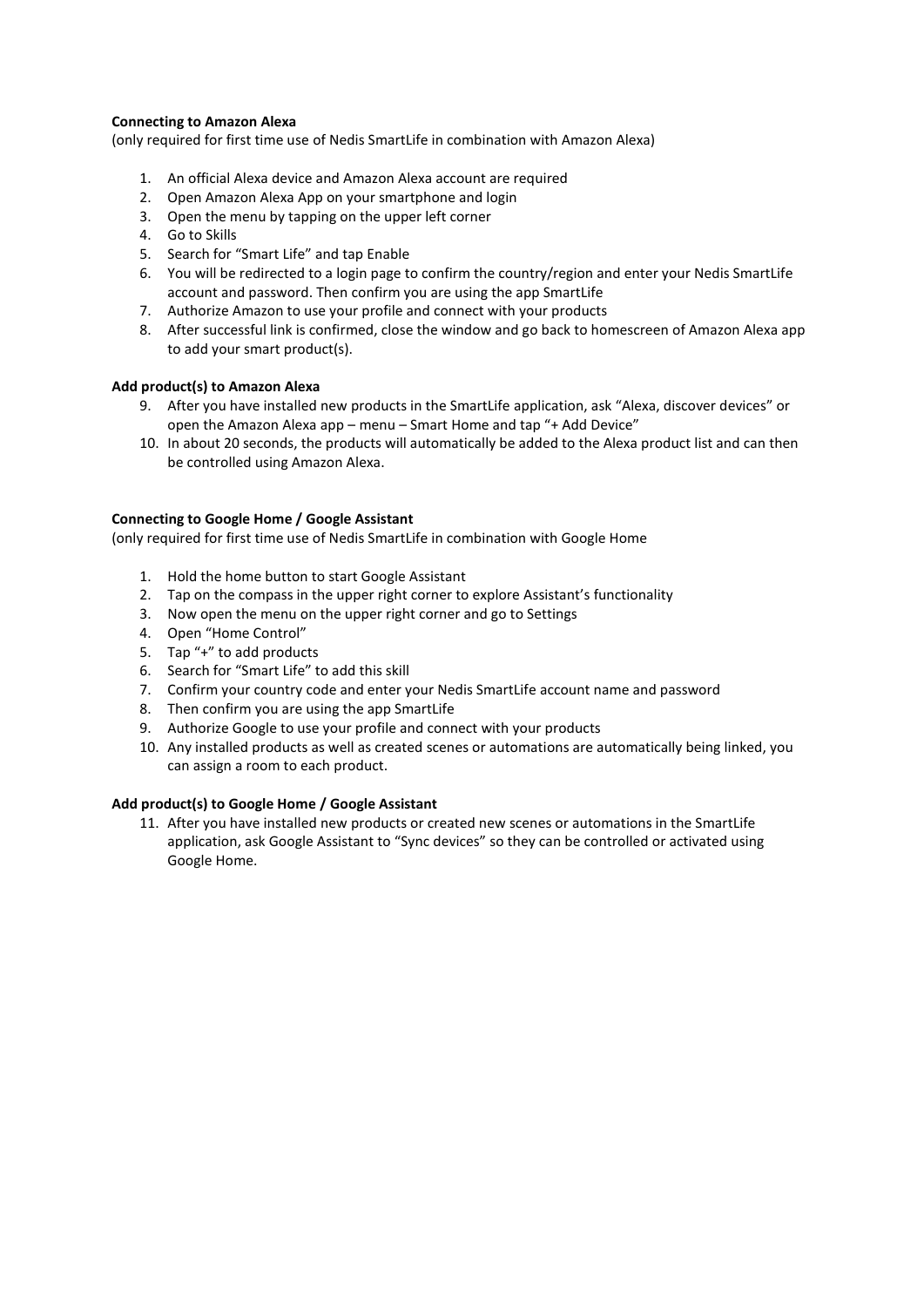# **App interface:**

**My Family (main screen)**

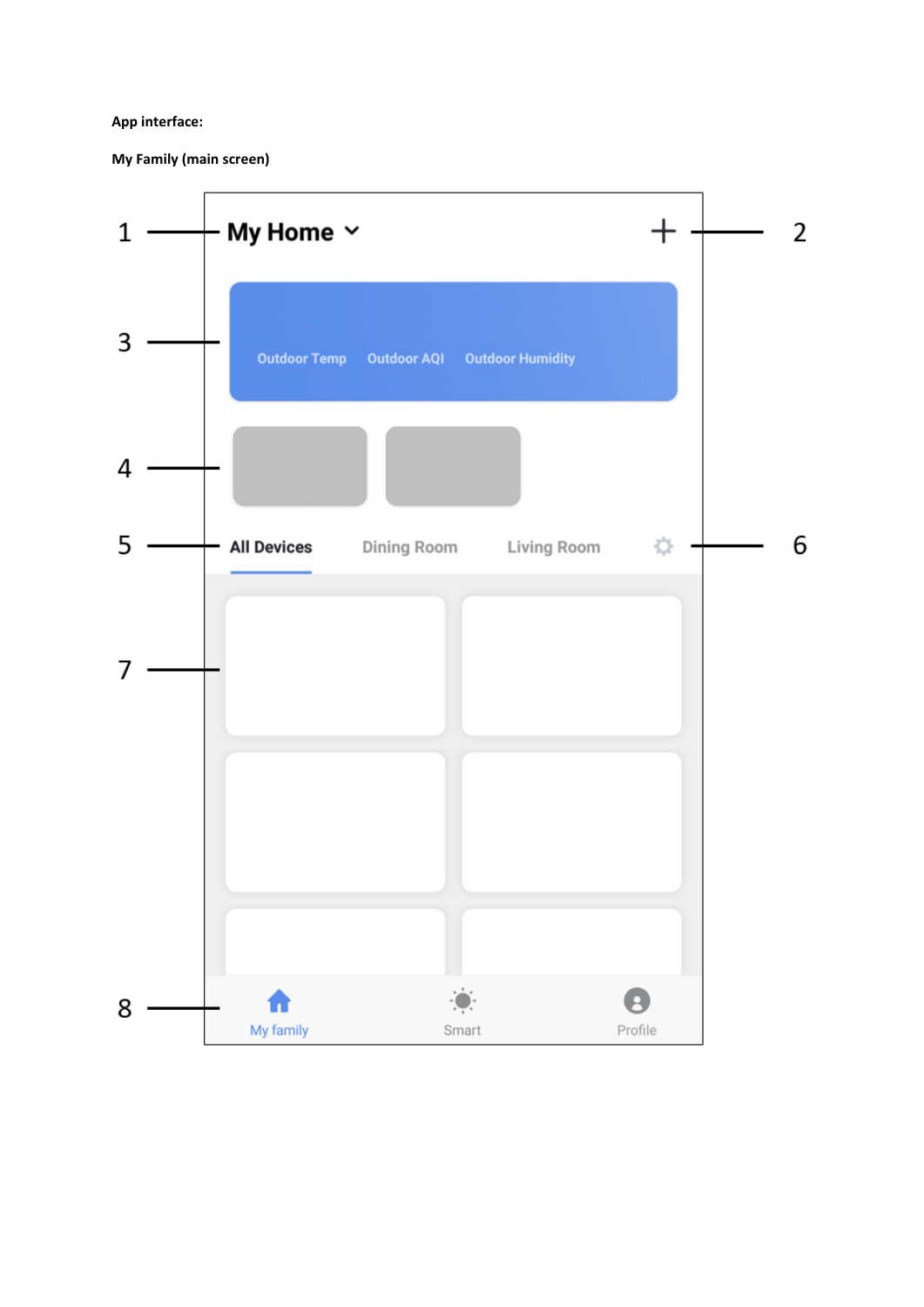### 1. My Home

Tap this to select or manage your different locations (e.g. my home, parents' place, office, etc.) Here you can change

- o Name
- o Rooms
- o Location
- o Device sharing
- o Add family members

# 2.  $"+'"$

Tap this to add new products, see instructions.

# 3. Weather information

Estimated weather information is shown, based on your set Home location.

4. Scenes

When creating a scene, it can be selected whether or not to shown on first page. If they are said to be shown, this is where they will be shown.

5. Rooms

Select a room to only show the products that have been assigned to this room. This to quickly find the products relevant

6. Room management

Tap the cog on the right to add or edit rooms Choose a predefined room or enter any custom name and confirm Tap the newly created room to assign or unassign products to this room. When unassigning, the products are not being removed, but are still available under All devices.

- 7. All installed products or product groups are shown here Tap the product tile to access the product page, the main interface for the specific product.
- 8. Main navigation between different displays
	- a. My family = products
	- b. Smart = Scenes and Automations
	- c. Profile = Personal profile and general app settings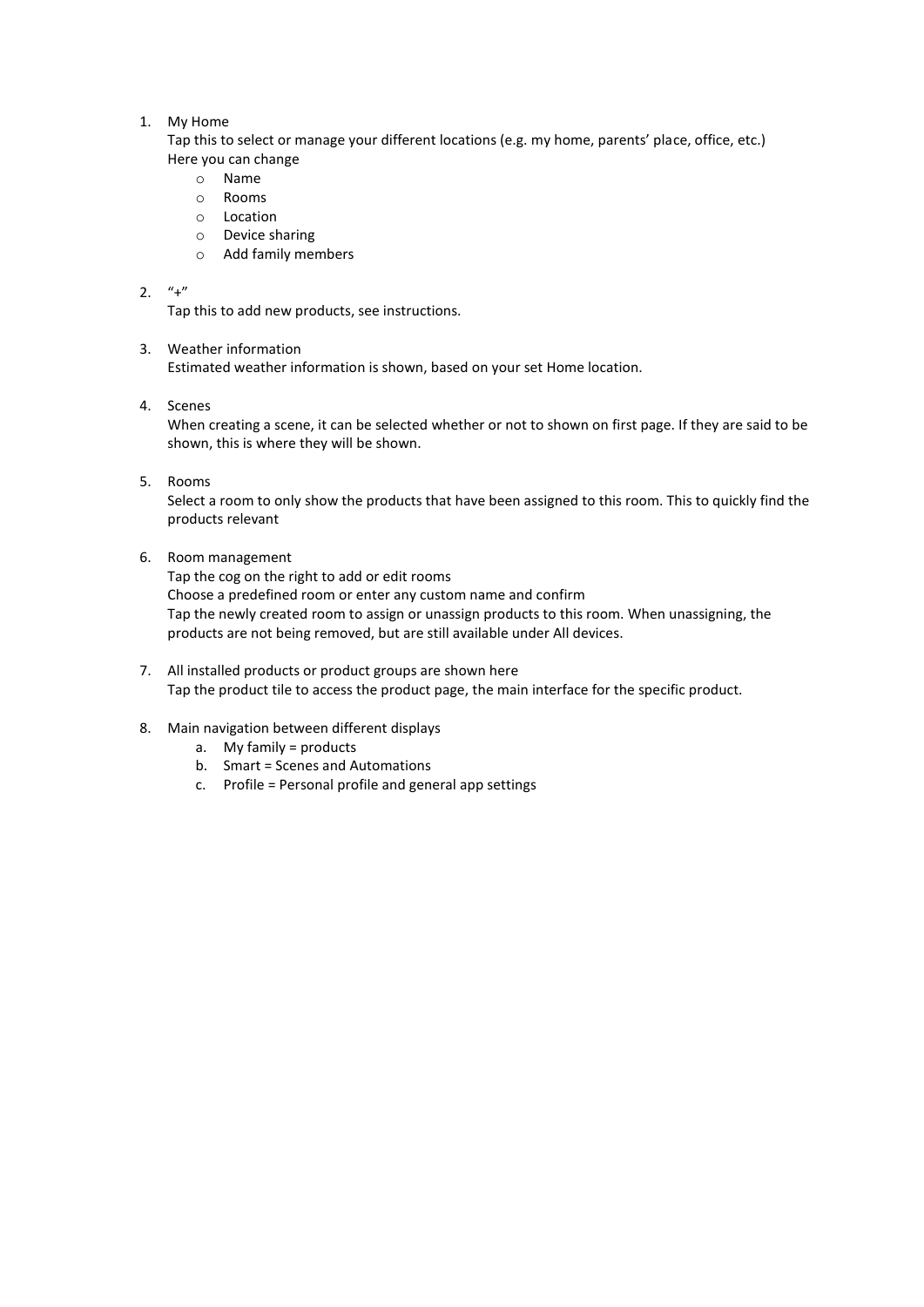# **Smart**

This is where scenes and automations are shown and can be created.

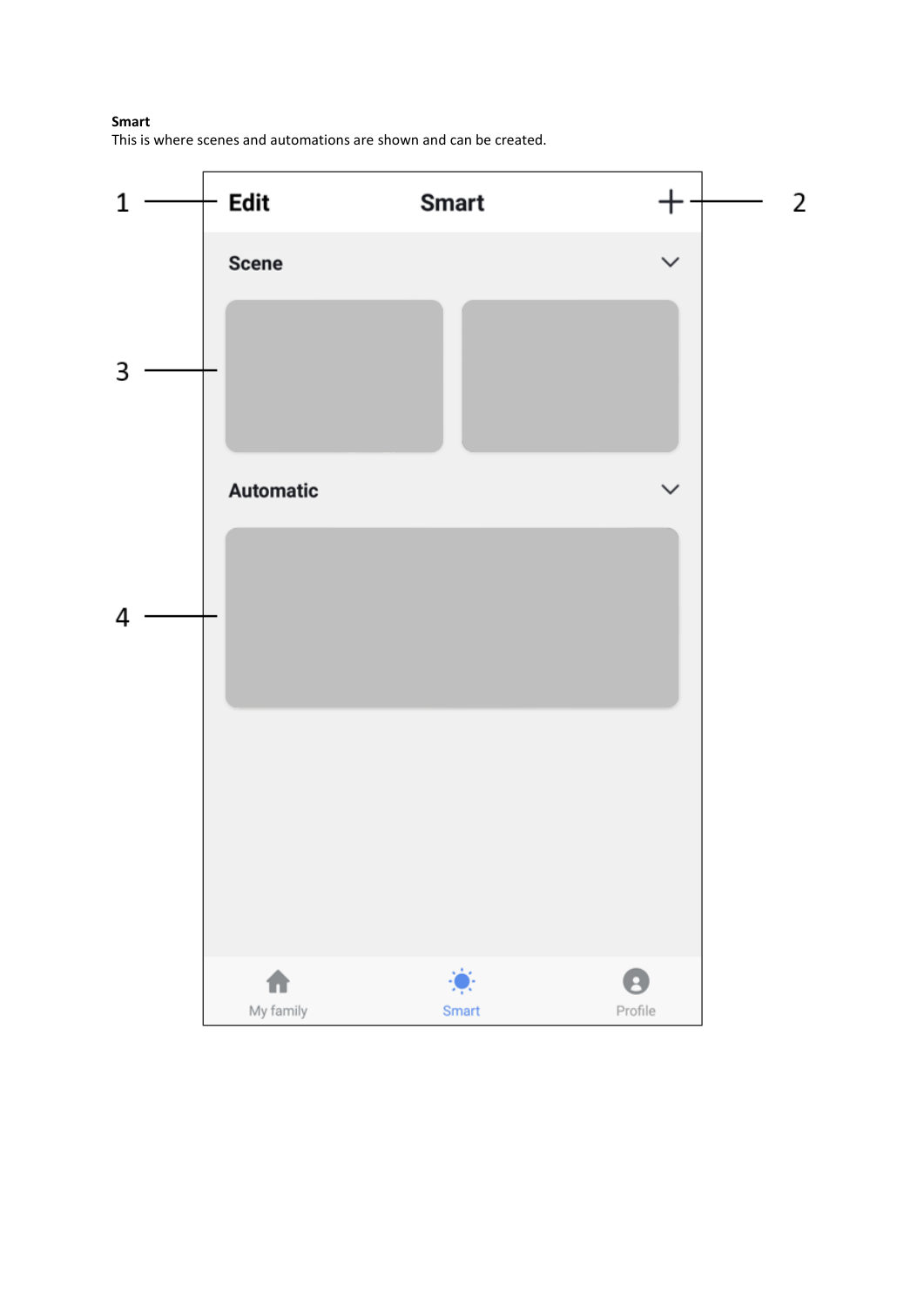- 1. Tap 'Edit' to move or remove current scenes or automations: changing the order is simply done by sliding vertically, deleting is done by sliding a specific scene or automation to the left and tap "Delete"
- 2. Tap  $4$  "on the upper right corner to add a new scene or automation, the options for each are described below.
- 3. All created scenes are shown here and can be activated by simply tapping them. A scene is a shortcut to do multiple preset things at once, you can set:
- Name (used on main screen as well as by voice assistants)
- Image (choose any of the preset images)
- Unlimited number of actions (including enabling or disabling an automation)
- Whether or not to show on first page

On the bottom right of each tile is a small button to edit this specific scene

- 4. All created automations are shown here
	- Automation is one or more actions triggered by one or more events Here you can set the following:
- Name (used on main screen as well as by voice assistants)
- Image (choose any of the preset images)
- Type of conditions (only applicable when combining multiple conditions as trigger)
	- o When ALL set conditions are met
	- o When ANY of the set conditions are met
- The actual condition which can be:
	- o Any notification from a sensor, detector or camera
	- o Any state of a product which is set manually or automatically
	- o A specific time of day (which can be repeated on selected days)
	- o The sunrise or sunset
	- o Weather conditions (these are approximates based on your set location)
	- Each condition can simple be removed by sliding it to the left and tapping "Delete"
- Actions to be executed can be:
	- o Activating a scene
	- o A different automation (to enable or disable an existing automation)
	- o Switching a set product on/off
	- o Setting a lighting product to a certain mode, brightness or temperature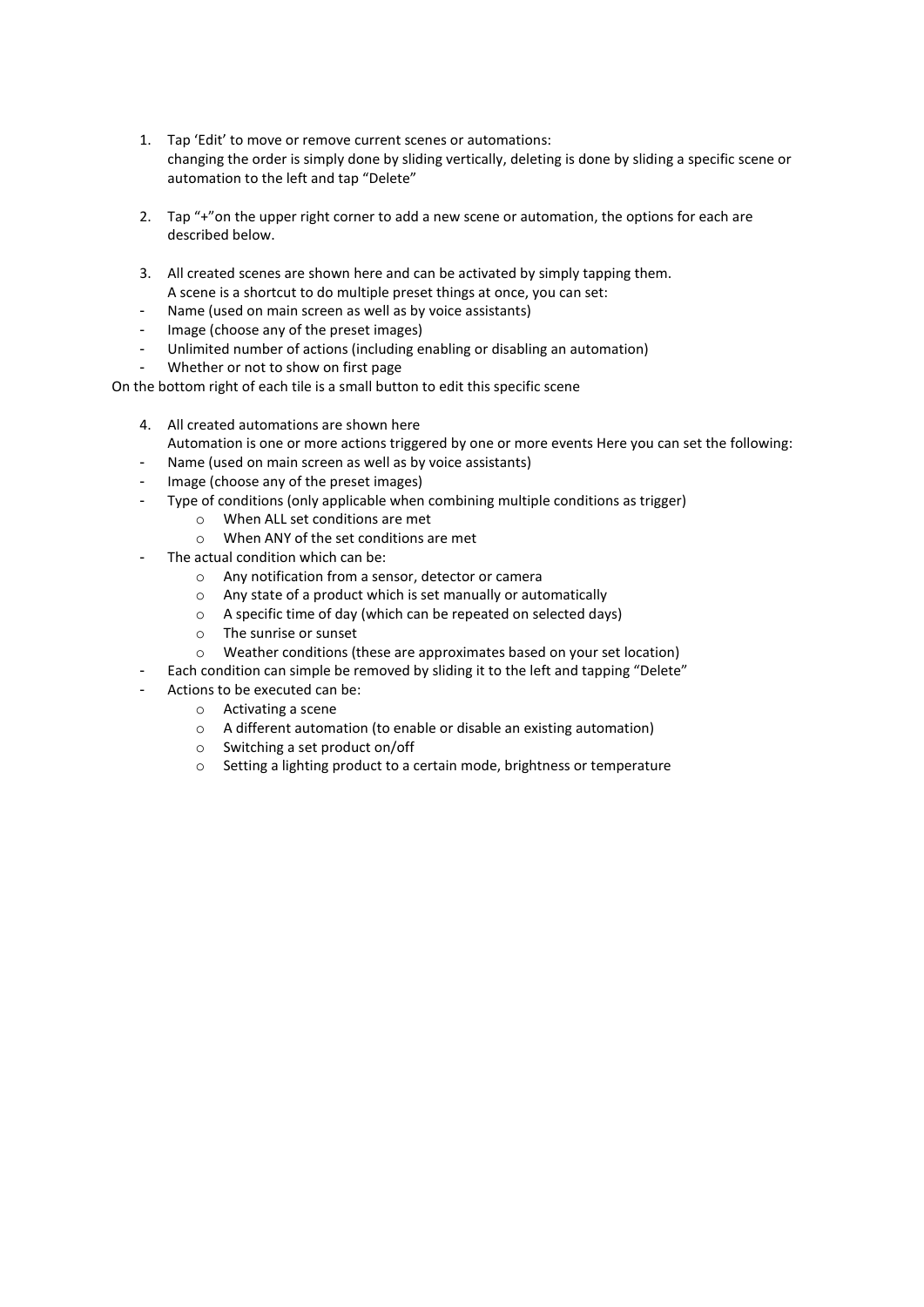**Common product interface** (these will show on some products, not on all) Schedule

- 1. Add timing to add any recurring behaviour.
- 2. Set the time when this specific product should switch on/off
- 3. Indicate on which days of the week to repeat this
- 4. Set whether to switch the device on or off
- 5. Tap Save on the top right corner

### Timer

- 1. Add a timer that will count down after which the product will be switched on / off (the timer is set in hours and minutes)
- 2. The timer can easily be overruled by manually switching the product

# Statistics

- 1. Actual usage (Current, Power, Voltage)
- 2. Monthly usage
- 3. Daily usage is shown after a month is selected

### **Product menu**

Tap the button on the upper right corner on the product page.

- Through this menu you can do the following (depends on the type of product)
	- a. Change the products name (also used by Amazon Alexa and Google Home)
	- b. Set device sharing to give other people access to this product, for this family members need to be added
	- c. Create a group to control multiple similar products at once.

#### Cameras only:

- d. Basic feature setting where you can switch status indicator, watermark, audio mode or flip the image for ceiling mounted camera.
- e. Sound detection can be switched on/off and the sensitivity can be set
- f. Motion detection can be switched on/off and the sensitivity can be set
- g. Storage can be monitored or formatted